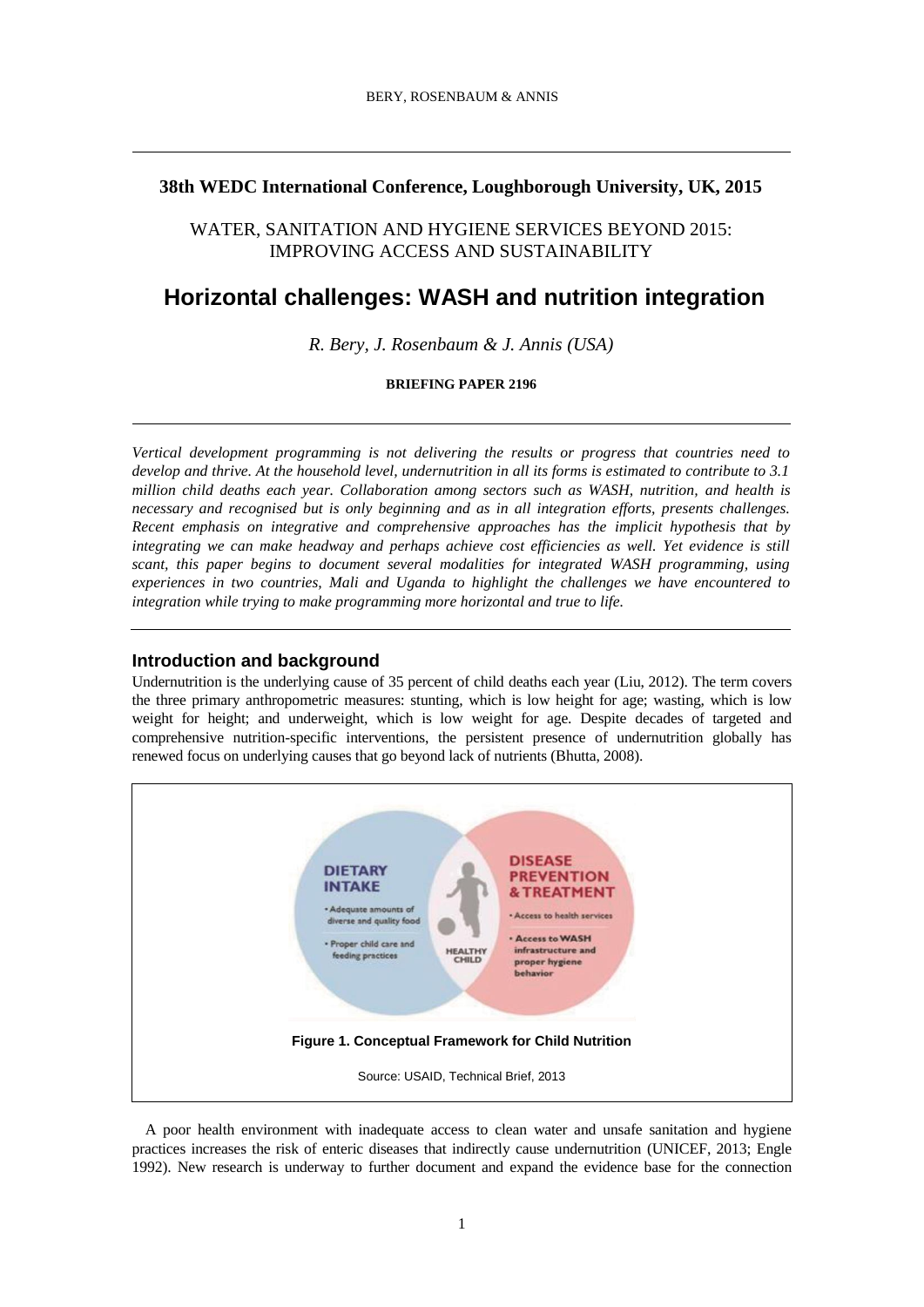between water, sanitation and hygiene (WASH) and undernutrition (Humphrey, 2012). Existing research suggests three key pathways by which substandard WASH access and practice contribute to undernutrition:

#### **1. Repeated bouts of diarrhoea**

A vicious cycle exists between diarrhoea and undernutrition: children with diarrhoea eat less and are less able to absorb the nutrients from their food; malnourished children are more susceptible to diarrhoea when exposed to faecal material from their environment.

#### **2. Intestinal worm infection and malaria**

Though intestinal worms such as hookworm and roundworm can cause a range of diseases, they contribute significantly to malnutrition, as does malaria. Worms affect nutritional status by inducing intestinal [bleeding, competing for nutrients, and like](http://en.wikipedia.org/wiki/Haemorrhage) malaria, causing frequent anaemia. Poor environmental hygiene including open defecation propagates these vectors (WHO, 2014).

#### **3. Environmental enteric dysfunction hypothesis**

Environmental enteric dysfunction (EED) also called environmental enteropathy is a chronic disease of the intestines caused by constant faecal-oral contamination. The intestinal villi flatten, thus reducing their capacity for nutrient absorption, and the small intestinal lining becomes chronically inflamed. In addition, EED is marked by increased gut permeability leading to a disturbed gut immune function. Thus it is hypothesised that a body experiencing EED does not absorb nutrients because it is too busy fighting off diseases (Korp and Petri, 2012). EED may help explain why purely nutritional interventions have failed to reduce undernutrition in many contexts over the long term (Humphrey, 2009; Ngure et al, 2014). If confirmed EED suggests implications for adding a new range of prevention and programming options to the traditional "F Diagram" vectors; measures to block child consumption of animal-particularly poultry-faeces, and/or animal restraints, more attention to hygiene related to food and around nappy/potty wash sites, or perhaps more hygiene around standpipes used for multiple purposes.

Development programming is often vertical which means that a programme focuses on a single issue, such as water and sanitation or nutrition. The purpose is to target resources and maximize returns on investments that can be easily measured by defined goals and objectives. However, this does not foster comprehensive approaches or solutions to more complex problems and promotes competition for scarce funding resources. Horizontal programming, on the other hand, provides a more integrated approach to programming that mirrors people's lives, but is difficult to measure and demonstrate so donors are reluctant to support such integration that cannot be proven to improve results.

#### **Project context and overview**

#### **WASHplus experience with WASH–Nutrition integration**

Since 2010 WASHplus has engaged both at the global and the country level to stimulate the conversation and improve programming around integrating WASH into nutrition programming and to share experiences and approaches to integrating these two sectors. Momentum is growing within the development community for WASH-nutrition integration that addresses both intermediate and underlying causes of malnutrition. Indeed, WASH is now squarely embedded into USAID's 10-year nutrition strategy. Globally, WASHplus has published a brief on WASH and nutrition and worked with USAID, WHO and UNICEF to develop and publish a how to document on WASH and nutrition (forthcoming 2015. The project facilitates conversations and knowledge sharing on WASH and nutrition integration with stakeholders in the donor and multilateral communities through webinars, blogging, maintaining a virtual community of practice, and convening side events at international conferences.

In addition to the global activities, WASHplus integrates WASH and nutrition at different levels and through different programming platforms in three countries: Bangladesh, Mali and Uganda. As possible, WASHplus reviews and strengthens WASH within national nutrition policy and guidelines, surveys, curriculum and capacity building documents. WASHplus uses a behaviour change approach called Small Doable Actions (SDAs) to implement integrated WASH and nutrition activities at different levels and through different entry points in three countries, two of which are discussed here: Mali and Uganda.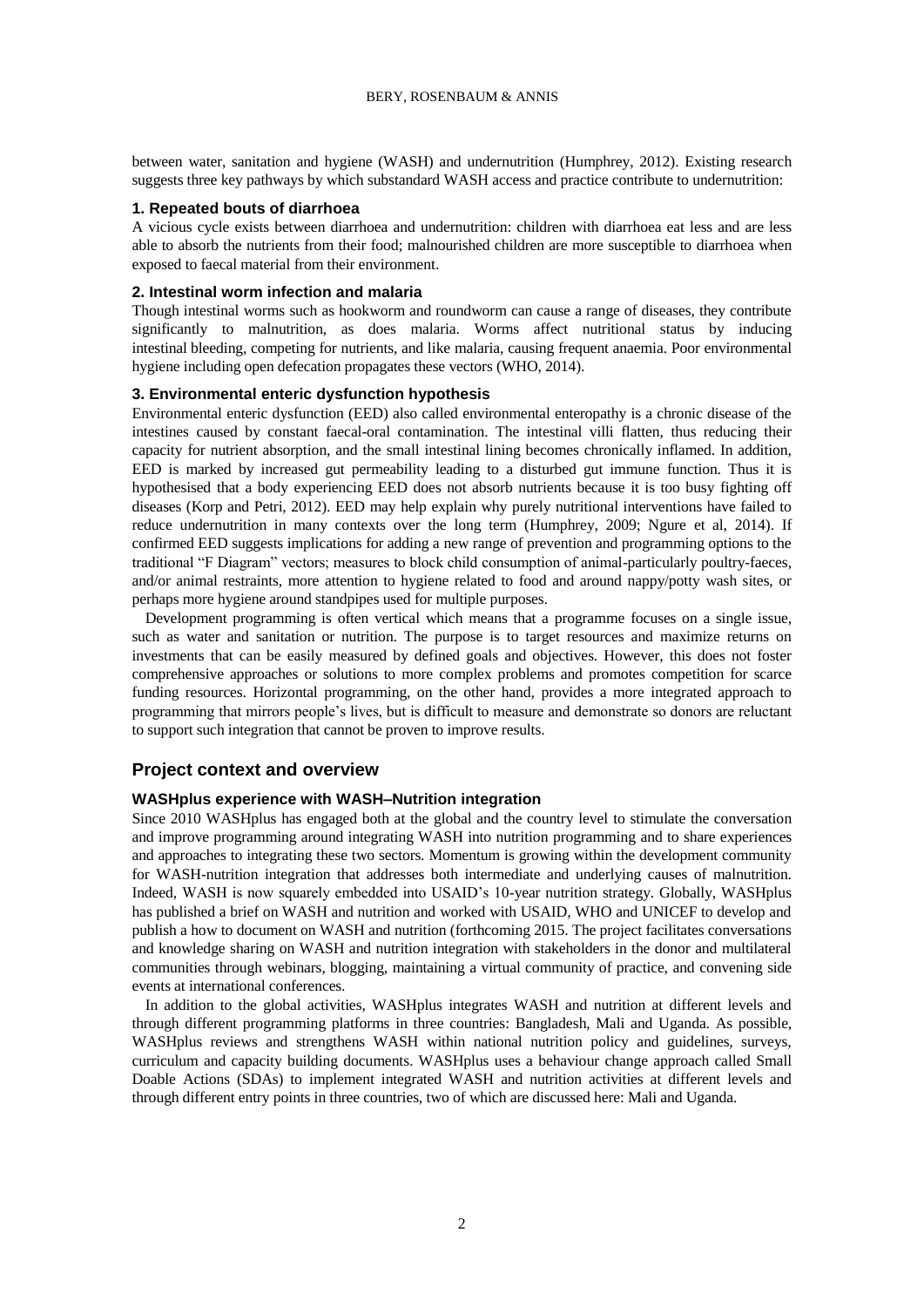# **Small doable actions**

A small doable action is a behaviour that, when practiced consistently and correctly, will lead to household and public health improvement. It is considered feasible by the householder, from his/her point of view, considering the current practice, the available resources, and the particular social context. Although the behaviour may not be an "ideal practice," a broader number of households will likely adopt it because it is considered "feasible" within the local context. This approach also has the potential to lead to further improvements in the behaviour, when/if resources become available.

#### **Programme context and approach in Mali and Uganda**

The 24-month programme in Mali was designed from the outset as an integrated WASH and nutrition programme. District officials from the Ministry of Health identified the 180 intervention communities as areas with high rates of stunting and extremely low incidence of toilet use. WASHplus is using its SDA approach to negotiate improved integrated WASH and nutrition practices to mothers with infants. Working through community health workers, WASHplus promotes an integrated set of feasible actions drawing on themes from WASH and nutrition:

- handwashing with soap emphasizing before preparing food and before feeding a child
- safe disposal of infant faeces using potties made from locally available gourds
- safe water treatment and storage emphasizing preparing children's food with treated water
- exclusive breastfeeding for the first six months
- complementary feeding from 6-24 months

Other activities include community-led total sanitation (CLTS) that includes training masons in latrine construction for particular soil types and involving these masons in the triggering process. The project also rehabilitates some community water supplies to improve water quality. Further, community health workers screen and refer malnourished children to government rehabilitation services and organise nutrition/cooking demonstrations for men and women in small group settings to promote nutritious recipes for complementary food prepared with locally available ingredients. The District offices of the Ministry of Health in Mopti oversee the project coordination. Learning from this pilot activity in the three districts has generated dialogue and interest in integrated programming at regional and national levels.



In Uganda, the programme context was different from Mali. WASHplus worked through existing nutrition and food security programmes already operating in the county to introduce WASH components. Through the Government of Uganda's Ministry of Health, WASHplus worked with development partners to strengthen WASH throughout all sections (e.g. modifying phrases of *practice hygiene* and *use clean water*  to more specific and actionable guidance, and developed a WASH-specific component to the Nutrition, Assessment, Counseling and Support (NACS) modules that focuses on various vulnerable cohorts including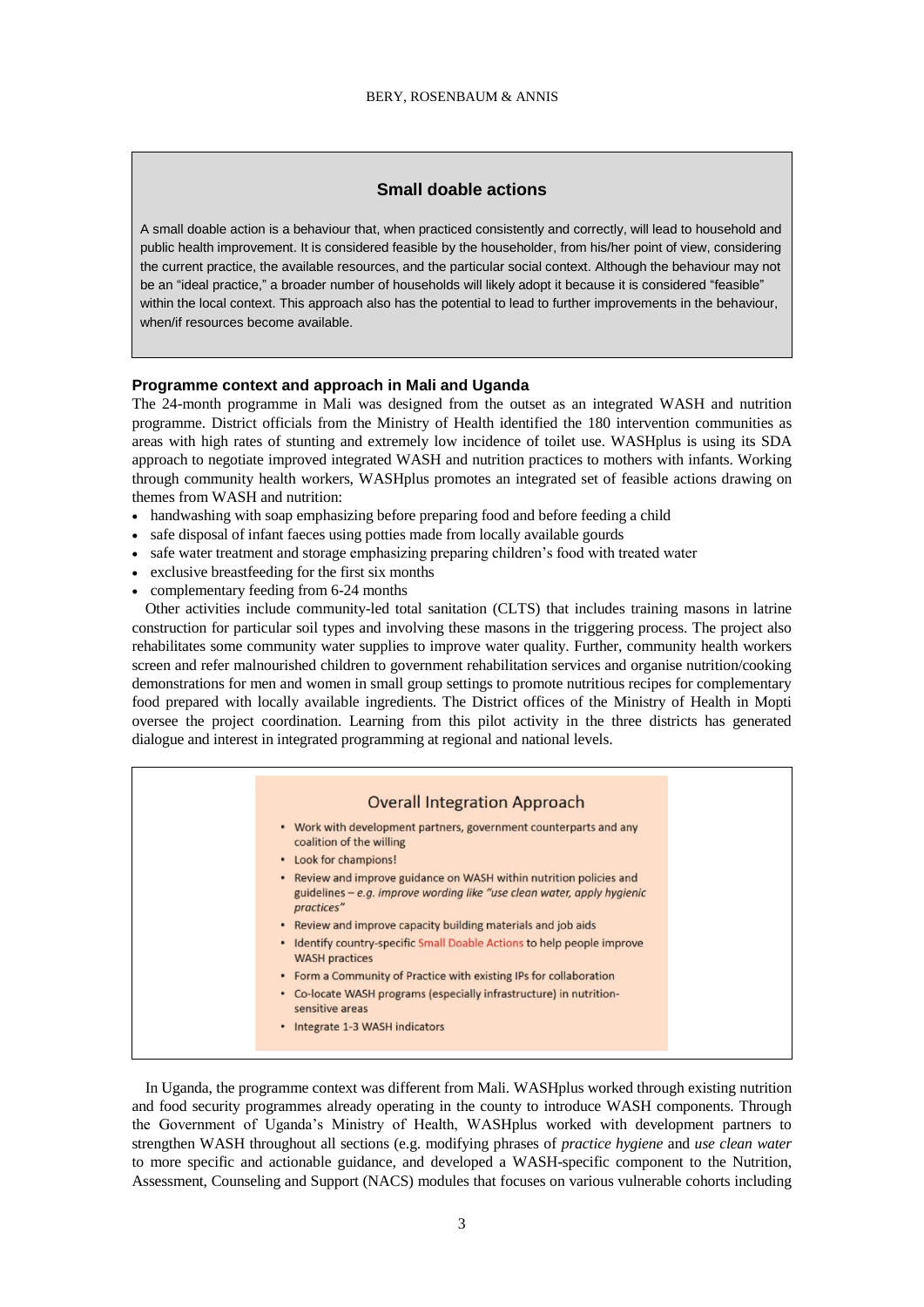#### BERY, ROSENBAUM & ANNIS

people living with HIV, infant and young children, etc. In addition, in collaboration with the Ministry of Health, the project developed a modular WASH-nutrition capacity-building training and offers both stand alone and integrated sessions ranging from hours to three days as opportunity allows and needs require. The module was implemented intensively in three districts in the southwest, among other applications at national, district and local levels.



Through a collaborative process with existing government nutrition programmes and development partner initiatives, WASHplus helped develop feasible actions for food hygiene within the rural Ugandan context, such as covering food, separating raw meats and vegetables, and reheating food until thoroughly steaming. These partners, in turn, support government outreach workers and community volunteers. Using discussion guides and traveling video, the partners integrate SDAs around food hygiene and handwashing as part of government and volunteer outreach worker activity. The geography and terrain of southwest Uganda present extreme challenges to regular access to sufficient quantities of any water, particularly quality water. Even without an extensive hardware component, WASHplus introduced the SDA approach to increase the use of rain water catchment into nutrition and food security programmes, which in turn could enable improved WASH practices like handwashing before cooking and feeding, after defecation, safe disposal of infant feces and other food hygiene measures described above.

# **Results**

Over the first 12 months of implementation in Mali, WASHplus achieved the following results: over 19,000 children screened for malnutrition with over 7,000 referred to community or district rehabilitation services; over 6,000 toilets constructed and 40 villages certified as open defecation free; almost 400 cooking/nutrition demonstrations conducted reaching 3,700 people.

The Uganda activities were not designed with a rigorous evaluation component, so the impact of WASHplus inputs and activities cannot be quantified and reported. Evaluations of collaborating partner projects are expected to show improved WASH practices (when WASH is included and measured in their surveys), such as increased hand washing with soap. Indeed, the very nature of integrated programming makes it difficult to attribute outcomes to a particular project. However, by building capacity of implementing partners and district focal and community resource personnel, WASH is being integrated into clinical nutrition assessment, home visits with householders of small children and families affected by HIV, and through community mobilisation campaigns. District Nutrition Coordination Committees are emphasising the importance of WASH and nutrition integration during the budgeting process, implementation, and supervision of district efforts to fight undernutrition. Collaborating NGOs have created the first-ever job aid promoting small doable actions for food hygiene, based on the World Health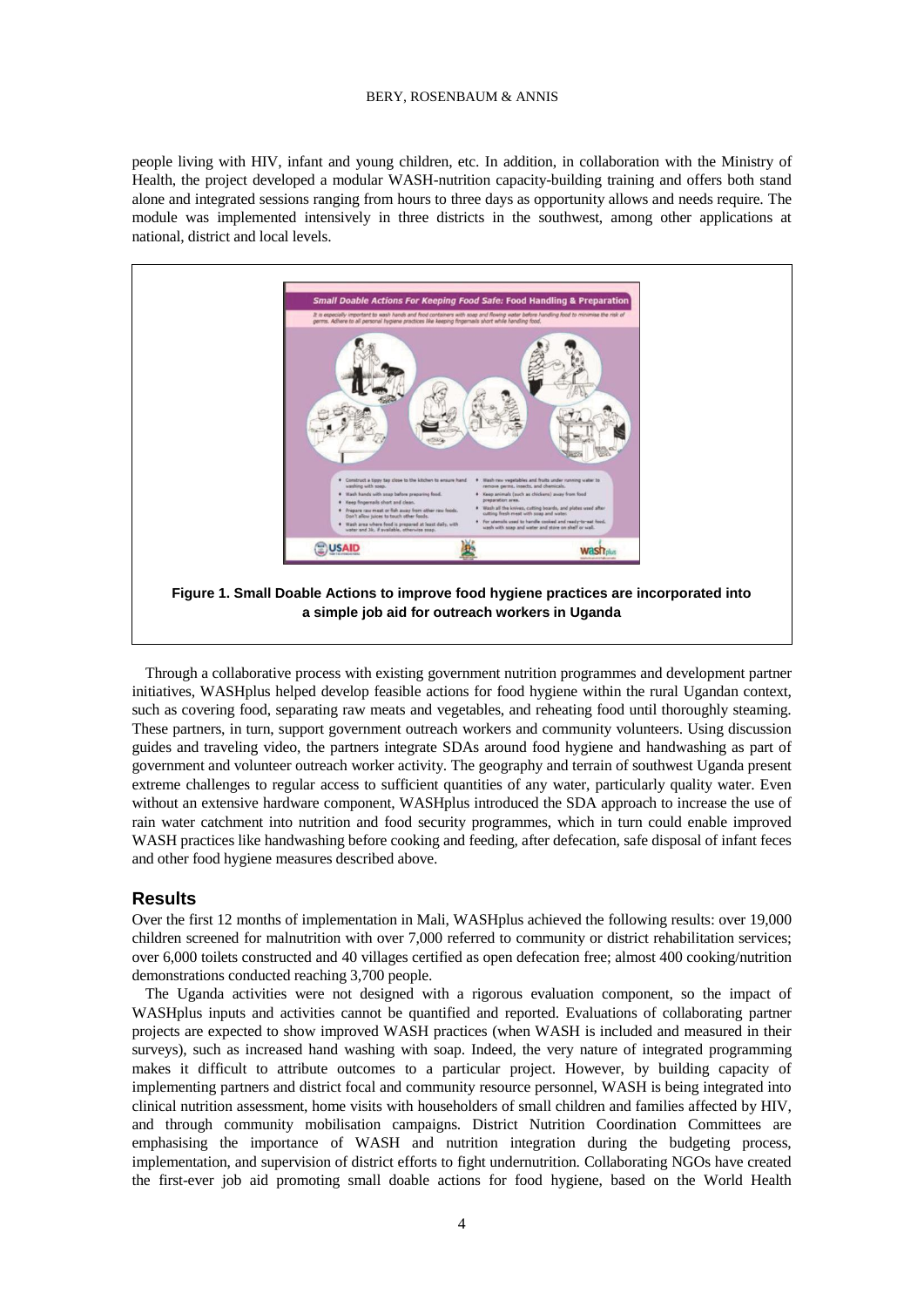Organisation's *Five Keys to Safer Food*. And other job aids highlight safe disposal of infant and animal/poultry faeces, which may be significant contributors of undernutrition and inhibitors of growth according to the growing evidence base (WASHplus, 2014).

# **Emerging lessons learned and challenges**

# **Planned vs. Opportunistic integration**

WASHplus and partners have made encouraging progress in integrating WASH components into nutrition programmes, however, the evidence to support particular approaches is still evolving. When an integrated programme is designed at the outset with indicators for both WASH and nutrition equally emphasised, results can be clearly targeted and measured. This is the case in Mali where complementary feeding and exclusive breastfeeding practices are tracked along with traditional WASH indicators (though it will be impossible to detect changes in the three anthropometric outcome measurements given the short project timeframe). In most nutrition programmes, as seen in Uganda, WASH is considered *after* the project's initial design. Incorporating WASH interventions midstream require projects to improvise by identifying strategic opportunities as they arise, often without the accompanying indicators or baseline measurements appropriate to those interventions. Without indicators or baseline metrics to track implementation and contribution to the wider intervention package, it is hard to quantify and justify the inclusion of WASH components. Finally, little evidence exists to indicate whether an integrated programme is more effective and efficient than two vertical programmes occurring concurrently in the same geographic region.

# **One-way vs. Two-way integration**

Many nutrition practitioners are beginning to grasp the vital contributions WASH can make to achieving nutrition outcomes, and some suggest that the integration should be two-way—where WASH managers integrate nutrition components and messages into WASH programmes. While this two-way approach seems most collaborative and reasonable, evidence supports one-way integration into nutrition. Emphasising behaviours and practices that improve nutrition is not necessary for achieving WASH goals; but infants and young children cannot grow well without adequate WASH access and practice. Often, water and sanitation engineers in public works or water ministries are focused on expanding access to infrastructure and are not and cannot be held accountable for measuring improved health outcomes. To date, the most appropriate WASH actions we have identified are to coordinate geographic co-location of WASH activities to increase access and practice of WASH in areas that are nutritionally vulnerable, rather than incorporate nutrition messaging into WASH outreach.

# **Dissonance in and targeting and measurement**

Additional challenges to integration include "message overload" when increasing the scope and number of behavioural objectives of nutrition activities, stressing both outreach staff and the recipient households. Further an *apparent* conflict exists in site selection and targeting. Rural WASH interventions are often community-wide; health impacts derived from sanitation inputs require that communities are almost 100 percent open defecation free and water supply interventions are designed as communal facilities. Nutrition interventions, however, often seek to target the most vulnerable households – where children are the most at risk and in need of services. Furthermore, attribution of WASH-focused activities in reducing undernutrition is difficult. New research shows a correlation between open defecation free communities and reduced stunting rates, but relatively little is known about the effects of water and hygiene on nutrition outcome indicators. Detecting changes in growth patterns often require timeframes longer than typical WASH programmes and funding cycles.

# **Conclusion**

Interest to expand the integration of WASH into nutrition programmes will continue to grow over the next decade. Policy engagement is a vital step for integrating WASH and other interventions that impact on nutrition programmes. Having a national nutrition policy that recognises the importance of WASH for nutrition outcomes paves the way for developing integrated programming at all levels. Donors, governments and implementers must endorse and support an integrated approach. Staff in both sectors need skills and knowledge to provide effective implementation.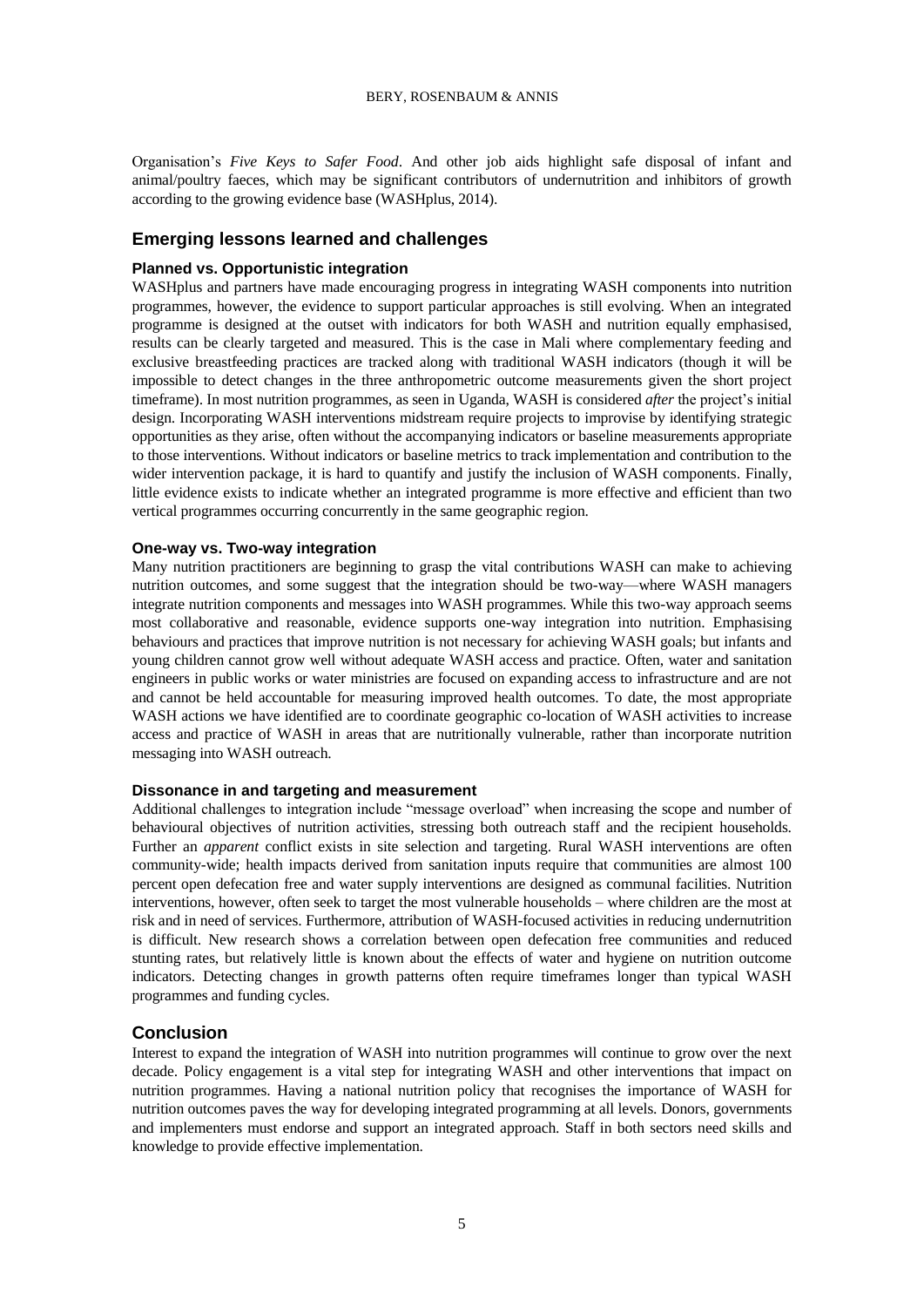

While enough evidence exists to support WASH and nutrition integration, more program level data are needed to demonstrate how WASH affects nutrition outcomes and determine which implementation modalities are most likely to lead to strong impact. Traditional WASH interventions focused on human excrement may need to be supplemented with new approaches to break the faecal-oral transmission cycle from animal feces, particularly in infants and young children. WASHplus is working to explore these programmatic approaches along with appropriate monitoring frameworks and we hope that our integration experiences in these countries will contribute to determining which of the WASH components has the most effect on undernutrition. WASHplus anticipates that the results from the integrated programming in Mali and Uganda will be validated and replicated in other countries. Indeed, country programmes in several countries are seeking to develop such horizontal programming that will continue to contribute to the evidence base for integration.

#### **Acknowledgements**

The authors would like to extend thanks to the Governments of Mali and Uganda for their technical support and to USAID for its financial support of this programme.

#### **References**

- Bhutta, Z.A., et al (2013). "Evidence-based Interventions for Improvement of Maternal and Child Nutrition: What Can be Done and at What Cost?" *Lancet* 382:452.
- Black, R.E., et al (2013). "Maternal and Child Undernutrition and Overweight in Low-income and Middle-income Countries." *Lancet* 382:427.
- Humphrey, J.H. (2009). "Child undernutrition, tropical enteropathy, toilets, and handwashing." *Lancet* 374(9694): 1032-1035.
- Humphrey J.H. (2012) SHINE Sanitation, Hygiene, Infant Nutrition Efficacy Project (trial in Zimbabwe). Study proposal. 2012. (http://clinicaltrials.gov/show/NCT01824940, accessed 27 April 2014).
- Korpe, P.S. and W. A. Petri, Jr. (2012). "Environmental enteropathy: critical implications of a poorly understood condition." *Trends Mol Med* 18(6): 328-336.
- Liu, L et al (2012). "Global, Regional and National Causes of Child Mortality: An Updated Systematic Analysis for 2010 with Time Trends since 2000." *Lancet* 379, 2151 – 2161.
- Ngure F.M., et al. (2014). "Water, sanitation, and hygiene (WASH), environmental enteropathy, nutrition, and early child development: making the links." *Ann N Y Acad Sci*.1308:118–28.
- UNICEF (2013). Improving child undernutrition: the achievable imperative for global progress. New York: United Nations Children's Fund; 2013